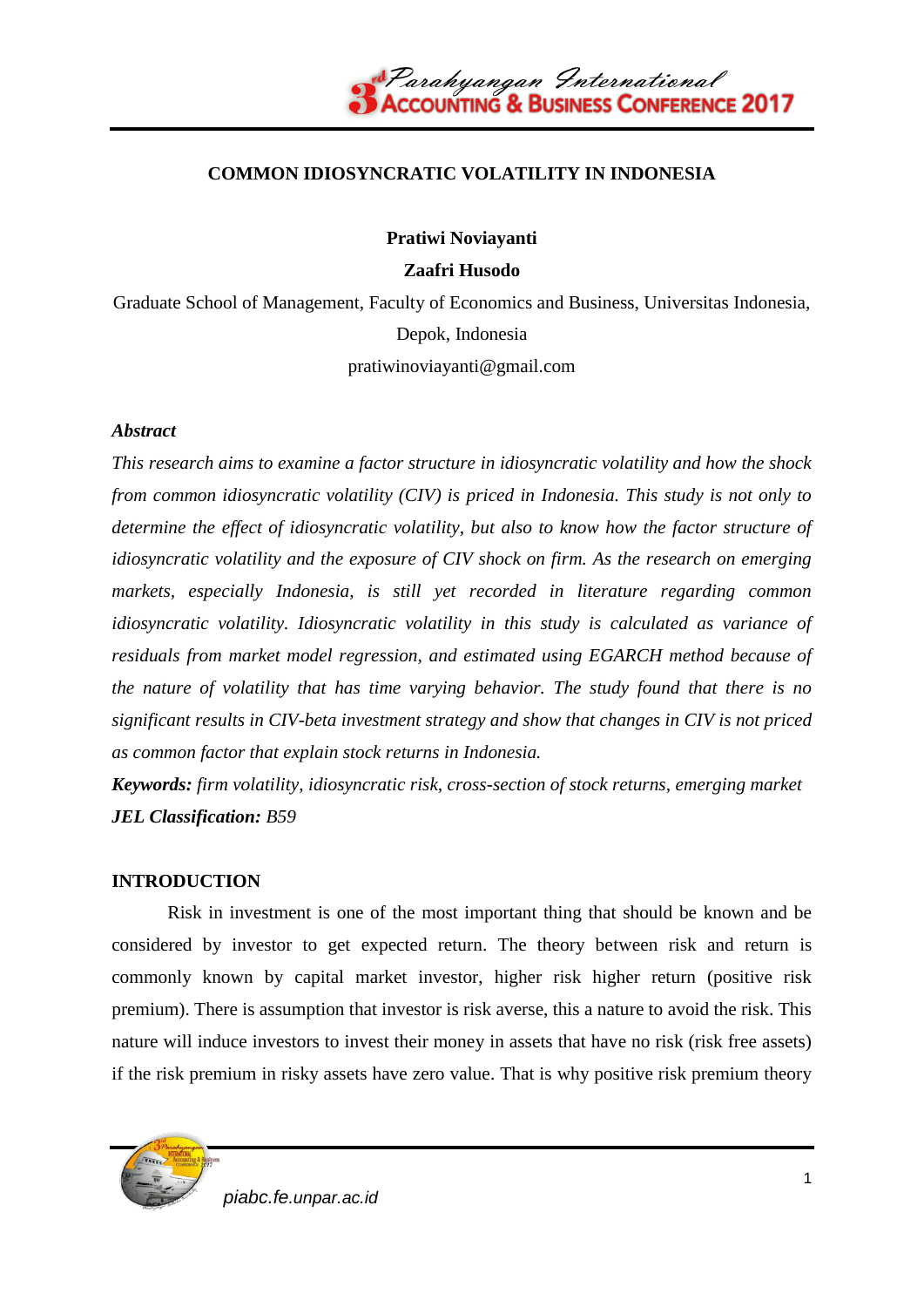is used to induce investors with risk averse to invest their money in risky assets rather than risk free assets.

At first, investor just look at market risk that has systematically effect (systematic risk), meanwhile risk that come from individual stock is not priced because it has no effect to other stocks and market systematically (unsystematic risk). Some of financial experts argued that risks involved with stocks or assets can be minimized by portfolio diversification so the total risk can close to zero. Unfortunately diversify a portfolio is not easy and not all investors have diversified portfolio.

This unsystematic risks involve with stocks or assets is known as idiosyncratic risks. Although this risks can be eliminated or minimized by diversification, there are always risks that cannot be diversified because of market imperfection, then there is always a compensation for investors that hold undiversified assets. Idiosyncratic risks have become center of interest some of asset pricing researchers and recently has been studied in the form of volatility called idiosyncratic volatility (IVOL).

There are some empirical studies about idiosyncratic risks, unfortunately the results of those studies is still inconsistent and become puzzle until now, even though most the results of studies indicate the importance of idiosyncratic risk. Some researchers such Xu & Malkiel (2003), Goyal & Santa-Clara (2003), Jiang & Lee (2006), Fu (2009), Huang et al. (2010), and Miffre et al. (2013) contended that there is positive relationship between IVOL and stock returns. Meanwhile Ang et al. (2006) and Guo & Savickas (2006) contended that there is negative relationship, the others even concluded that there is no significant relationship between IVOL and stock returns as reported by Bali & Cakici (2008) and Bradrania et al. (2015).

Even though there are some inconsistency in some results, still that results show that idiosyncratic risk is one of important factor in asset pricing. The differences in effects can be caused by several things such as data frequency and treatment of the data (Khovansky & Zhylyevskyy, 2013), or the proxy used as idiosyncratic risk (Vozlyublennaia, 2012). Recent study by Herskovic et al. (2016) reported the commonality in IVOL can explain cross-section stock return by measuring the exposure of stock return against common idiosyncratic volatility.

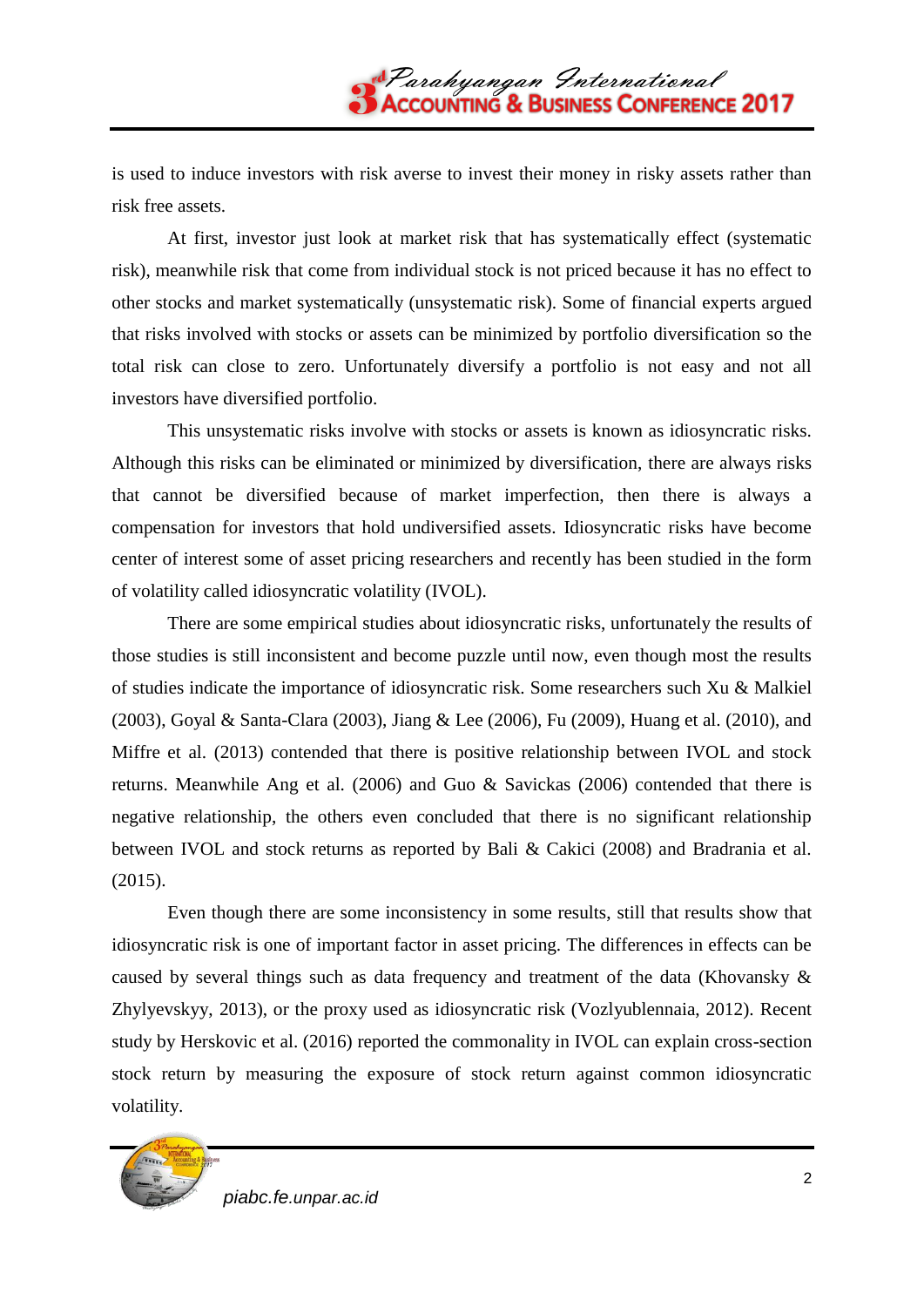

Study of idiosyncratic volatility mostly done in developed markets, study in emerging markets is still not many seen in the literature. Nartea el al (2011) pointed that it is not equal if generalizing the results about idiosyncratic volatility in developed and emerging markets. Their study found positive relation between IVOL and stock return in four country in South East Asia, Singapore, Thailand, Malaysia, and Indonesia. This result give some evidence that IVOL's effect on stock return in some of emerging markets in Asia and even developed markets such as Singapore give different sign of effect from evidence in US (United States).

The aim of this study is to find the exposure of firm on common idiosyncratic volatility (CIV). The study about CIV recently done on developed markets (US), this CIV term was introduced by Herskovic et al. (2016). CIV is a proxy of all firms idiosyncratic volatility by averaging IVOL across firms, this was done by Herskovic et al. (2016) because of their found on synchronized IVOL of US firms. Therefore, this study will explore the exposure of change in CIV (CIV-shocks) in affecting average stock returns, whether the exposure of CIV-shocks has the same effect as the effect in developed markets. Another aim of this study is to find if the exposure will be different if the proxy of IVOL used on this research is expected IVOL rather than realized or lagged IVOL.

## **LITERATURE STUDY**

## **Idiosyncratic Risk**

Malkiel and Xu (2002) showed that the volatility of individual stock increase over time. Their study also pointed that idiosyncratic volatility had an effect on stock return with condition that idiosyncratic volatility can affect the stock return if all investors do not have diversified portfolio.

Goyal and Santa-Clara (2003) reported the positive relation between idiosyncratic risk, that had average stock risk as a proxy, and return of stocks. They explained that investor hold the non-traded assets that increase risk of investor so then increase the investors' expectation for bigger return as the compensation.

Ang et al. (2006, 2009) found that stock with high idiosyncratic volatility had low average return, this the opposite of the existing theory that pointed the higher the risk the

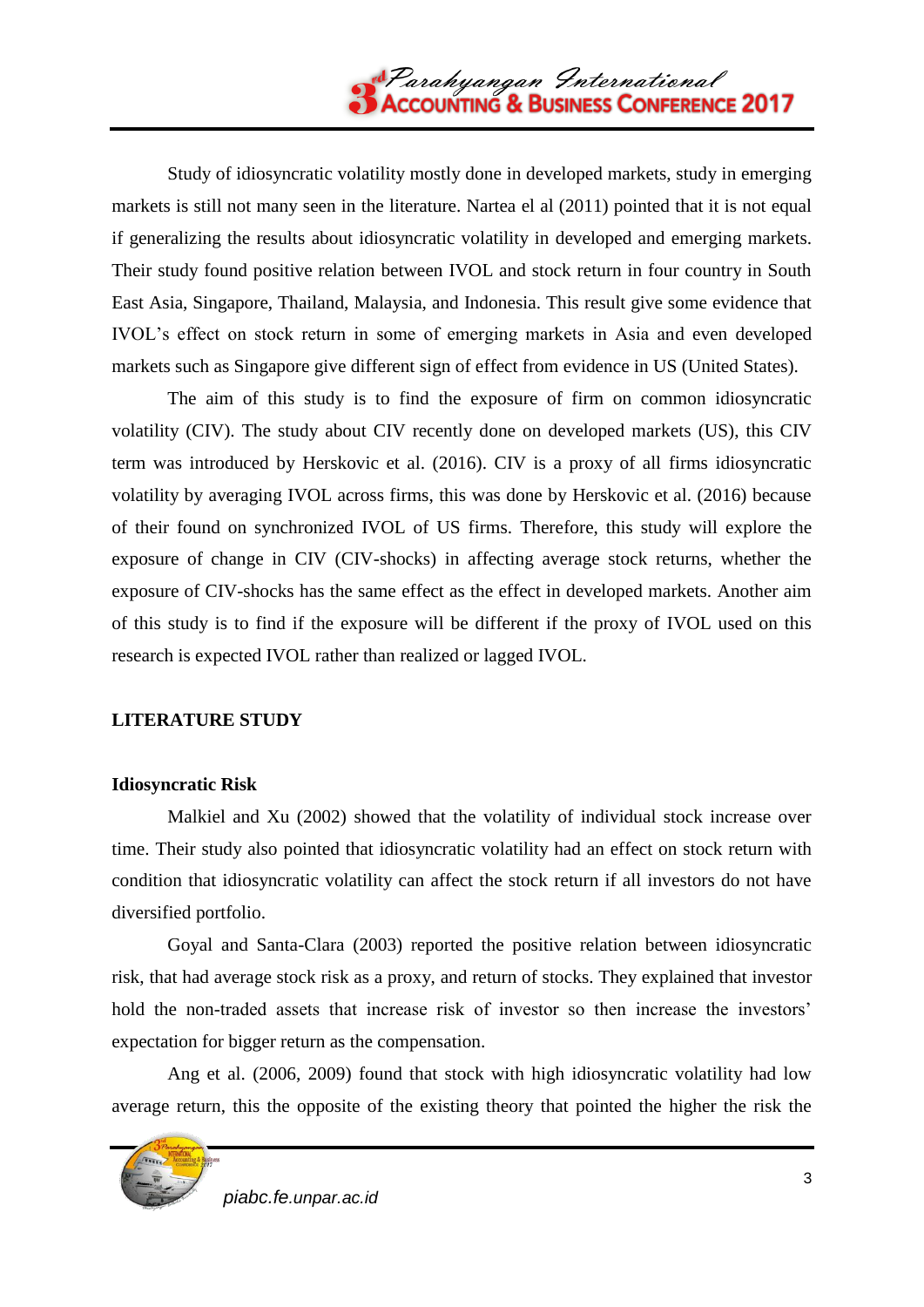higher the return. His study not only study the idiosyncratic risk but also aggregate volatility risk, or market risk, the result showed the bigger the sensitivity against the volatility of risk, gave lower average return on the portfolio that sorted on idiosyncratic volatility. Based on the result, they contended that the cause is the sensitivity of stock on the aggregate volatility risk. They also argued that previous study did not examine idiosyncratic volatility on the firm level or did not sorting portfolio based on idiosyncratic volatility (IVOL). Guo & Savickas (2006) also found the negative relationship between IVOL and stock return, same conclusion with Ang et al. (2006, 2009). The difference of both study lie on the positive relation with aggregate volatility risk.

However Bali & Cakici (2008) did not found a significant relationship between idiosyncratic risk and stock return. Even after verified the weakness on the study of Goyal  $\&$ Santa-Clara (2003) in the previous study, they did not find any significant relation between idiosyncratic risk and the stock return on the portfolio measured with value weighted (Bali et al., 2005).

# **Expected Idiosyncratic Volatility & Common Idiosyncratic Volatility**

Fu (2009) used EGARCH model to estimate the expected idiosyncratic volatility and found a positive relations between IVOL and stock return. He argued the IVOL that usually used in the previous study is realized IVOL and not the expected IVOL that has time series property or volatile over time. This result contradict with conclusion from Ang et al. (2006, 2009) that showed the negative relation. Fu (2009) argued that used of the expected IVOL should on the same period with the expected return not on the one lagged month period, and the negative relation on the conclusion of Ang et al. (2006, 2009) can be caused by the effect of return reversal Huang et al. (2010).

Miffre et al. (2013) indicated that investor demand for additional return when holding undiversified portfolio. Their study explained idiosyncratic volatility on portfolio sorted on size and value weighted, the result still robust even after controlling some factors based on size, value, past performance, liquidity and total volatility.

Bradrania et al. (2015) explained that even after controlling liquidity cost, which suspected as the cause of the positive relation between idiosyncratic risk and return, the study

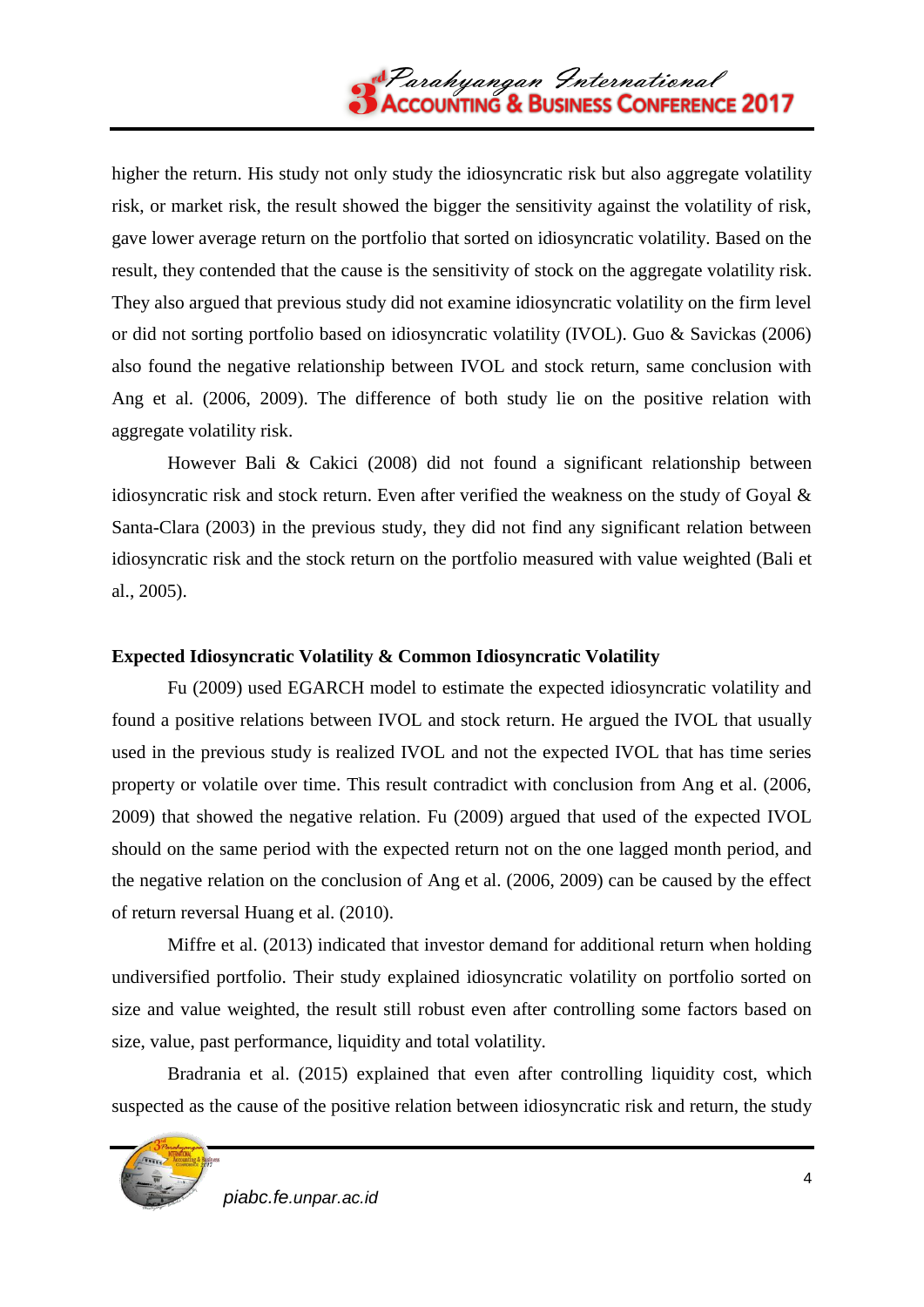was not found any significant relation. This result more or less similar with the result from Bali et al. (2005), the difference lie on the use of portfolio measurement, when Bradrania et al. (2015) use equally weighted and Bali et al. (2005) use value weighted.

One of the latest study about idiosyncratic volatility (IVOL) found that IVOL of US firms are synchronized. This research was done by Herskovic et al. (2016) revealed the commonality on the factor structure of IVOL if there is a synchronization between firms' IVOL and explained for the existence of common idiosyncratic volatility (CIV) between firms. Their study showed that CIV is priced as one of assets pricing factor in US, the lower the exposure on CIV-shocks (negative CIV-beta) the higher the stock return rather than higher CIV-beta. More than evidence on stock return, CIV has relation with household labor income.

### **Idiosyncratic Volatility in Emerging Markets**

Nartea et al. (2011) studied the relation of IVOL and stock return on South East Asian emerging markets, such as Malaysia, Singapore, Thailand, Indonesia, and Philippines. The study verify positive relation between idiosyncratic risk and stock return, using standard deviation of residual on Fama-French regression as idiosyncratic volatility. However Nartea et al. (2013) found new evidence using stock data from China, they found negative relation between idiosyncratic risk and stock return on emerging market. They argued that IVOL in China is periodic-specific coincide with regime shift and structural market reforms.

Similar with Ang et al. (2006, 2009), according to Murhadi (2013) relation of IVOL and stock return in Indonesia was a significant negative relation. He argued that the result give implication that investors tend to focus to a firm with lower risk when they cannot form a diversified portfolio to minimized the effect of idiosyncratic risk. Another evidence was not found the significancy of relationship between idiosyncratic volatility and average stock returns in Indonesia (Yunengsih and Husodo, 2014).

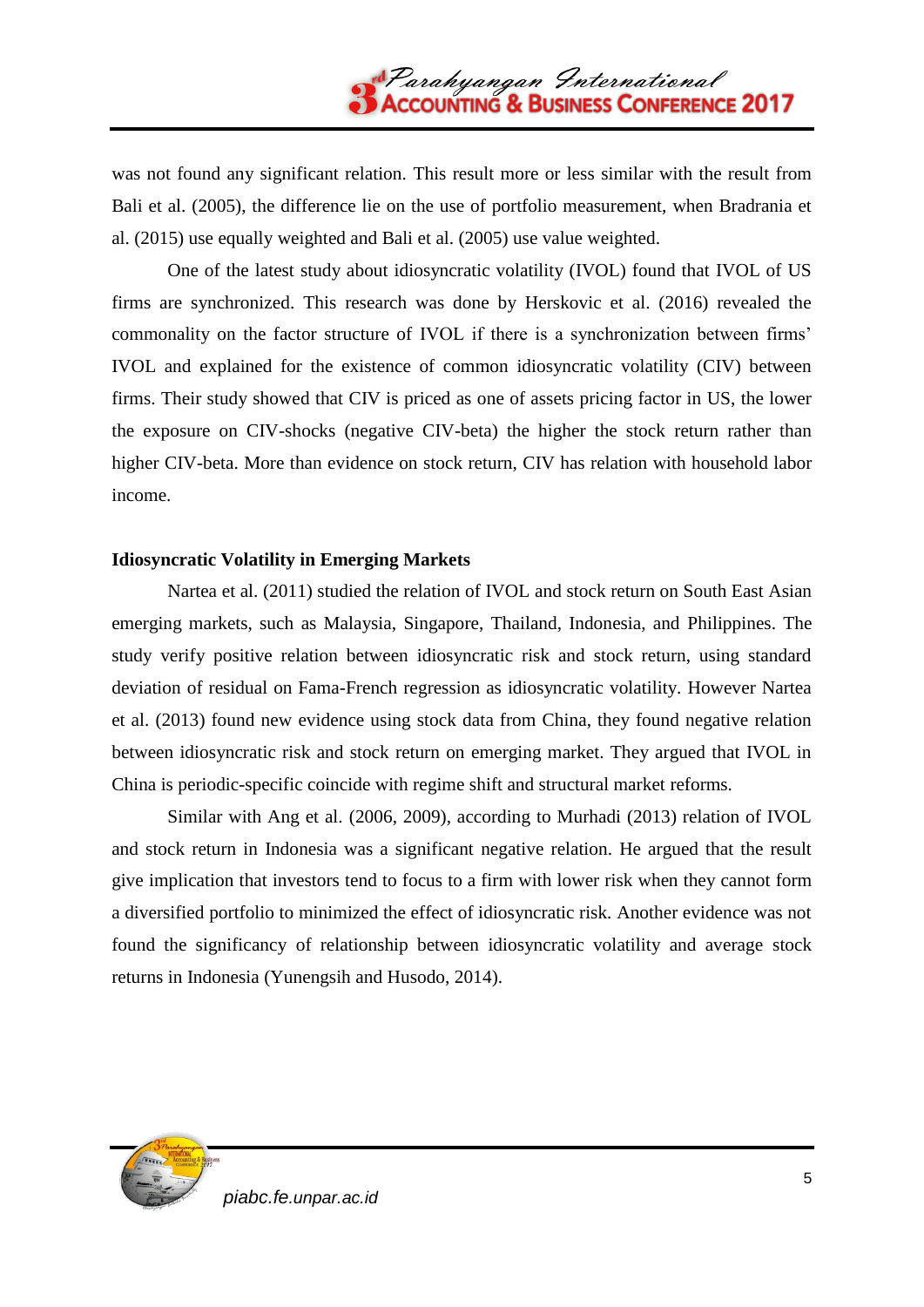### **METHODS**

#### **Data**

Stock price data that used on this study consists of daily and monthly data frequency on firms that is registered on Jakarta Stock Exchange and data of Indonesia stock market index. The risk free rate use SPN (Surat Perbendaharaan Negara) or Treasury of Indonesian Government 3 month rate that has similar characteristics to US T-bill rate. Used data is secondary data with a sample of non-finance firms and still active in Indonesia Stock Exchange. The sample period is from January 2001-August 2016, this sample is taken to find how the exposure on CIV affecting stock returns in a quite long period of time, rather than super long period time that usually used in analysing developed markets.

### **Research Method**

## *Expected Idiosyncratic Volatility*

Idiosyncratic volatility (IVOL) that is estimated on this study is an IVOL that varies over time, according to Fu (2009) expected IVOL varies and volatile over time so it can produce positive relation between IVOL and stock returns. Expected IVOL estimate use EGARCH (p,q) method suggested by Fu (2009).

 $(\text{ri-rf})t=\alpha+\beta i$ ,  $t(Rm-rf)t+\epsilon i$ , (3.1)

ε i,t~ $N(0,\sigma it2)$ 

ln  $\sigma$ it2=ai+l=1pbi,lln  $\sigma$ it2+k=1qci,k{θ(εi,t-k $\sigma$ i,t-k)+γ[|εi,t-k $\sigma$ i,t-k|-(2π)1/2]} (3.2)

Idiosyncratic volatility that is estimated using model above is variance of residual from market model regression. Residual  $\varepsilon_{i,t}$  is assumed to be normal with the mean of zero and conditional variance  $\Box_{\Box\Box}^2$ . This model has several advantage than GARCH model, that is do not restrict parameter values to avoid negative variance and capture asymmetry effect on conditional volatility (Brooks, 2014). Another parameter that will be measured is market volatility (MV) to consider its effect on firms' stock. This MV will be analysed to see the exposure of firms' stock return on changes in MV.

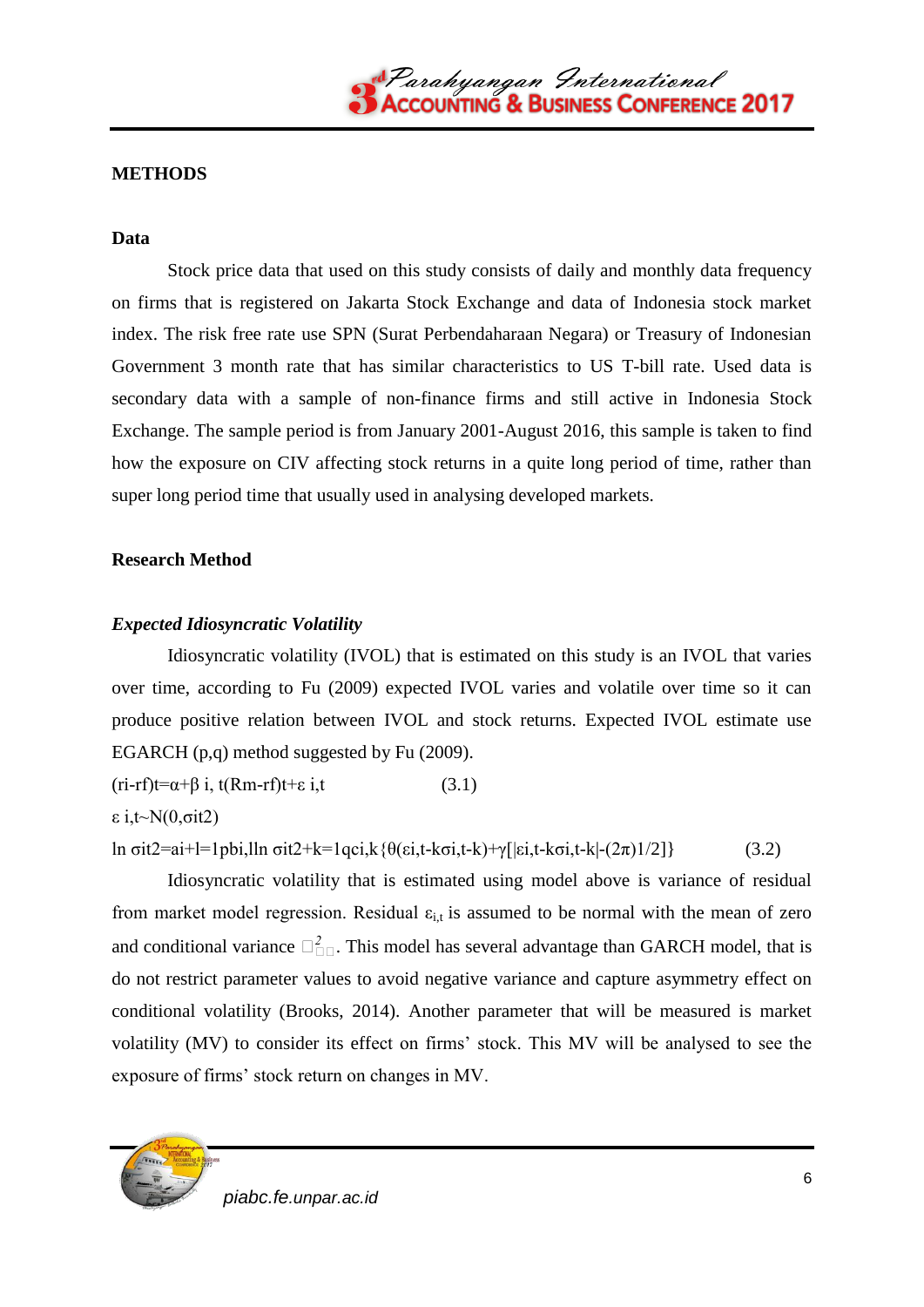

### *Common Idiosyncratic Volatility*

After obtaining IVOL, CIV (Common Idiosyncratic Volatility) is calculated as average of IVOL across the firms. Then obtaining CIV-beta and MV-beta from regressing excess return on CIV-shocks (changes of CIV per month) and MV-shocks (changes of MV per month) with 60 month rolling window regression.

 $(ri-rf)t = \alpha + \beta CVstCVst + \beta MVstMVst + \epsilon i, t$  (3.3)

Model (3) explain the effect of CIV-shocks on excess return (Ri-rf)t for stock *i* on period *t*. CIVst is CIV-shocks on period *t*. Meanwhile MVst is MV-shocks on period *t*. Parameter βCIVst is the exposure of firms on changes in CIV or called CIV-beta and βMVst is the exposure of firms on changes in MV or called MV-beta. This betas are used on sorting portfolio each month to find average return on portfolio quintiles.

#### **RESULTS**

Idiosyncratic volatility is described as firm level volatility that is considered not important in determining stock return and can be minimized or neutralized by portfolio diversification. In fact, in some countries, specifically in developed markets such as US, idiosyncratic volatility is proved to be matters either with significant negative or positive relations. This study will attempt to prove if exposure on changes in CIV (common idiosyncratic volatility) is matter and can be priced in Indonesia. The table below describe the descriptive statistics of variables used in this study.

**Table 1. Descriptive Statistics of Variables**

|                      | <b>Xret</b> | <b>CIVS</b> | <b>MVS</b>  | <b>CIV</b> | MV       |
|----------------------|-------------|-------------|-------------|------------|----------|
| Mean                 | 0.016476    | 5.77E-05    | $-5.4E-0.5$ | 0.160646   | 0.085517 |
| <b>Std Deviation</b> | 0.194321    | 0.009227    | 0.011975    | 0.011454   | 0.025875 |
| Median               | $-0.00349$  | $-0.00031$  | $-0.0031$   | 0.158462   | 0.07664  |
| Max                  | 5.471562    | 0.023555    | 0.091287    | 0.195157   | 0.208943 |
| Min                  | $-0.72272$  | $-0.02717$  | $-0.0221$   | 0.139108   | 0.058208 |
| <b>Skewness</b>      | 5.162771    | $-0.07263$  | 3.984328    | 0.742897   | 2.095406 |

Source: Research analysis

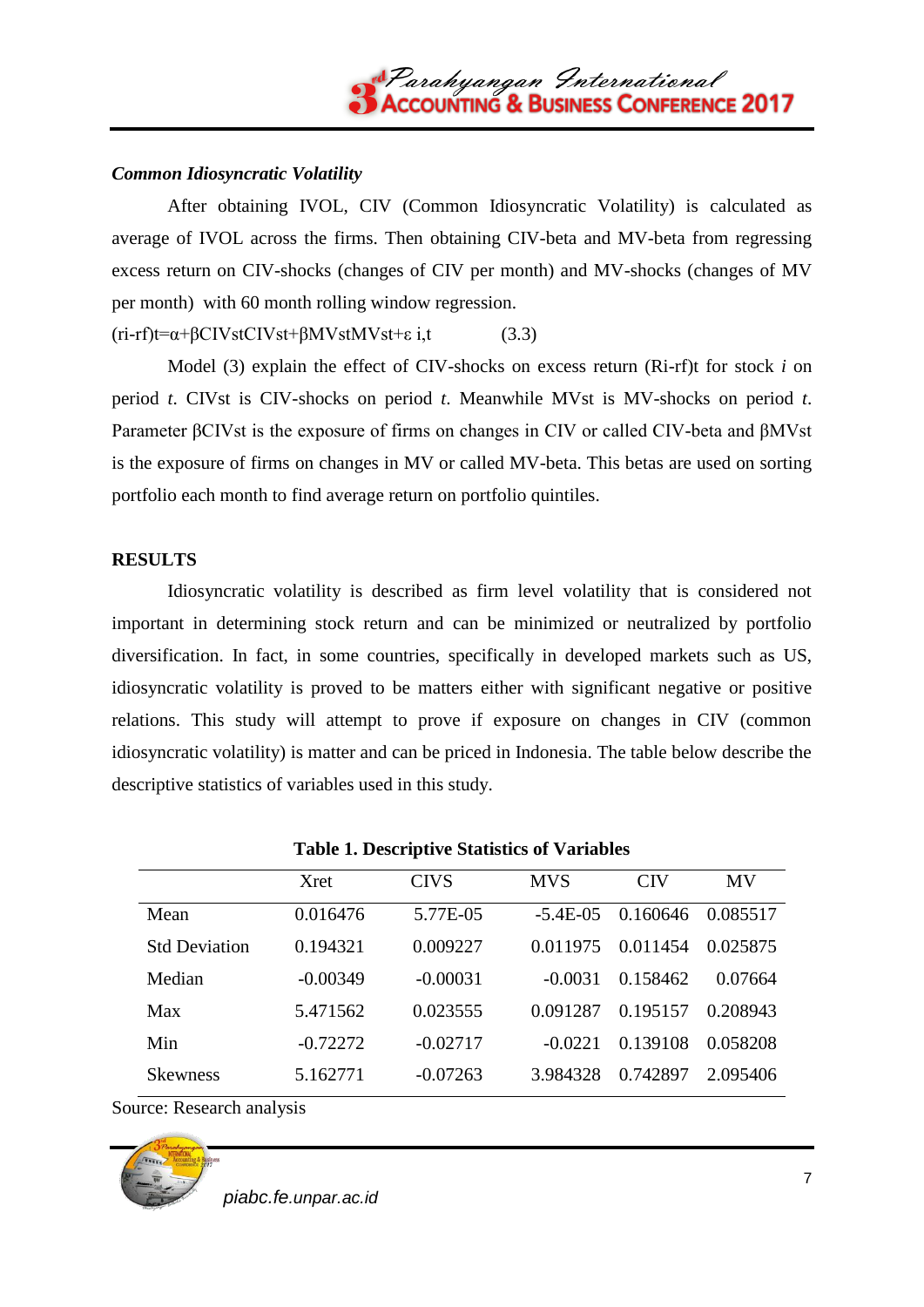

Descriptive statistics of variables can be seen on table above, the analysis give the picture of mean, standard deviation, maximum and minimum value, and skewness of variables in period of analysis. The mean for monthly stock return in excess of risk free rate return is around 1,7% per month. The independent variable for regression is CIVs (common idiosyncratic volatility-shocks) and MVs (market volatility-shocks), mean for CIVS is the average of monthly changes on CIV is around 0.00577% and the average of monthly changes on MV is around -0.0054% per month. The variables that had been used for analysis have positive skewness, except for CIVs that has negative skewness.



**Figure 1. Common Idiosyncratic Volatility**

Picture above show how the pattern of common idiosyncratic volatility in Indonesia on 15 years period. Overall the pattern do not show any trend, upward or downward trend, in firm level idiosyncratic volatility moves in Indonesia. The benefits of diversification can be implied by upward trend in idiosyncratic volatility that implies decreasing correlation among stocks as well. Decreasing correlation among stocks means portfolio diversification among stocks will be easier and give more benefits to investors (Campbell et al., 2001). Meanwhile the pattern of common idiosyncratic volatility in Indonesia do not show any increasing IVOL over time, that is show that portfolio diversification in Indonesia do not give many benefits to investors.

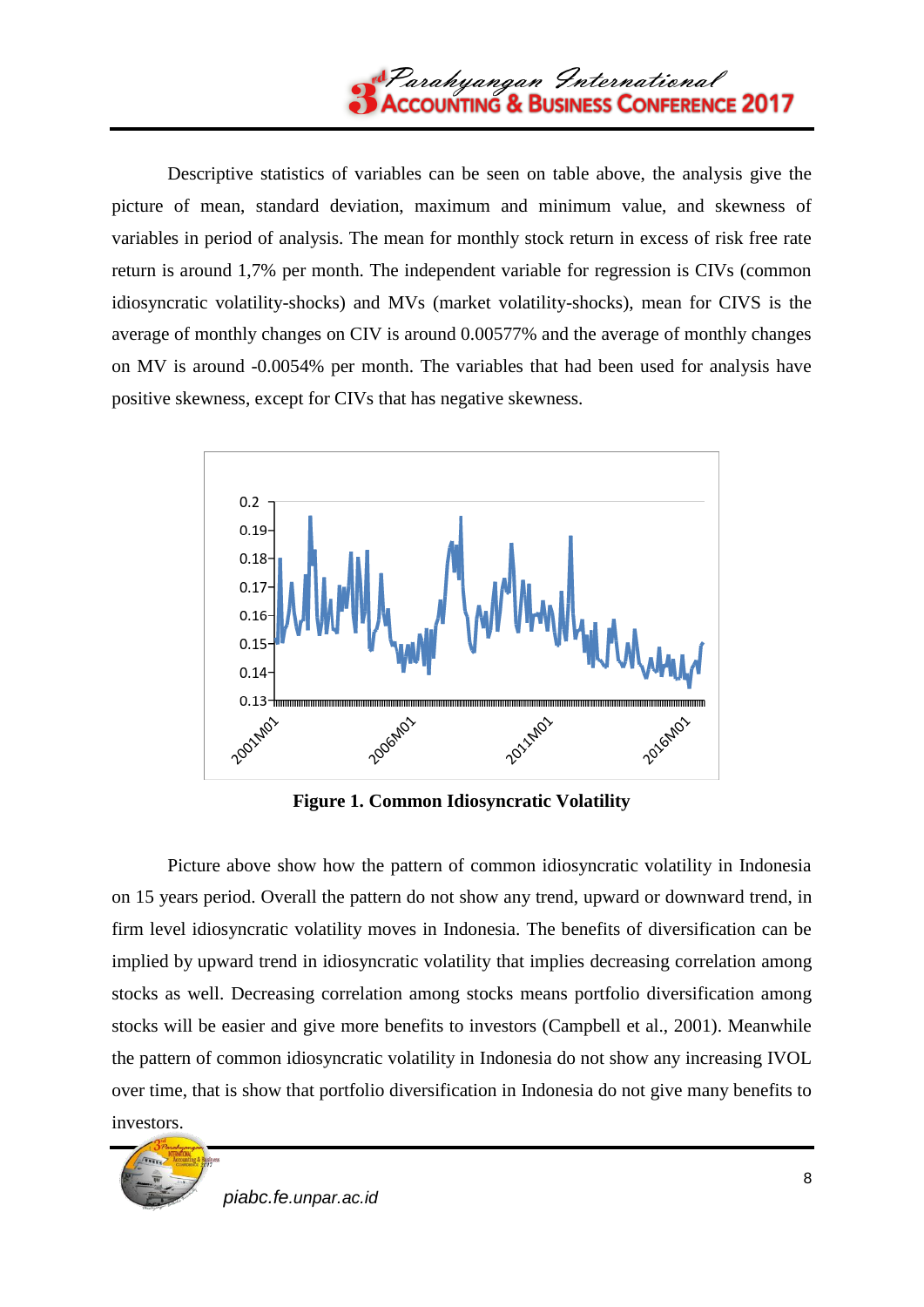The CIV is used to examine the exposure of stock returns on changes of CIV, called CIV-beta. The beta was estimated by regressing return in excess of risk free rates on CIVshocks and MV-shocks using 60 month rolling window regression to get CIV- and MV-beta each month. The estimated beta then used in sorting stocks into quintiles to form equally weighted portfolio.

Table 2 show the portfolio formed on CIV-beta with different methods of sorting. Panel A is portfolio formed with one way sort on CIV-beta. Meanwhile Panel B is one way sort on CIV-beta controlling of MV-beta, following steps from Herskovic et al. (2016) by collapsing double sorted portfolio on MV-beta and CIV-beta, and Panel C is double sort or two way sort on MV-beta and CIV-beta. This portfolio-based approach is the easiest way to interpret returns on feasible investment strategy, by sorting stocks into portfolio based on variables give a simple picture if the returns is increasing or decreasing on independent variables. The most feasible investment strategy that can be seen is the zero investment strategy that start with long in high CIV-beta and short in low CIV-beta.

| Panel                                       | CIV <sub>1</sub> | CIV <sub>2</sub> | CIV <sub>3</sub> | CIV4     | CIV <sub>5</sub> | $Q5-Q1$   | $t(5-1)$  |  |  |  |  |
|---------------------------------------------|------------------|------------------|------------------|----------|------------------|-----------|-----------|--|--|--|--|
| A: One way sort on CIV-beta                 |                  |                  |                  |          |                  |           |           |  |  |  |  |
|                                             | 25.835           | 22.083           | 17.401           | 15.754   | 18.565           | $-7.27$   | $-0.1752$ |  |  |  |  |
| B: Sort on CIV-beta controlling for MV-beta |                  |                  |                  |          |                  |           |           |  |  |  |  |
|                                             | 21.58            | 24.85            | 19.30            | 13.28    | 20.67            | $-0.91$   | $-0.113$  |  |  |  |  |
| C: Double sorting on CIV-beta & MV-beta     |                  |                  |                  |          |                  |           |           |  |  |  |  |
| MV1                                         | 5.895            | 3.925            | 23.06            | 4.503    | 9.476            | 3.581     | $-0.064$  |  |  |  |  |
| MV2                                         | 19.479           | 17.222           | 9.87             | 24.584   | 25.199           | 5.721     | $-0.026$  |  |  |  |  |
| MV3                                         | 21.327           | 10.928           | 18.246           | 6.267    | 6.738            | $-14.589$ | $-1.491$  |  |  |  |  |
| MV4                                         | 15.931           | 26.472           | 10.849           | 14.789   | 21.518           | 5.587     | 0.592     |  |  |  |  |
| MV <sub>5</sub>                             | 6.856            | 9.818            | 10.886           | $-4.186$ | 22.87            | 16.015    | 0.429     |  |  |  |  |
| $Q5-Q1$                                     | 0.961            | 5.893            | $-12.174$        | $-8.689$ | 13.395           |           |           |  |  |  |  |
| $t(5-1)$                                    | 0.086            | 0.538            | $-1.424$         | $-1.513$ | 0.529            |           |           |  |  |  |  |

**Table 2. Portfolios formed on CIV-beta**

Source: Research analysis

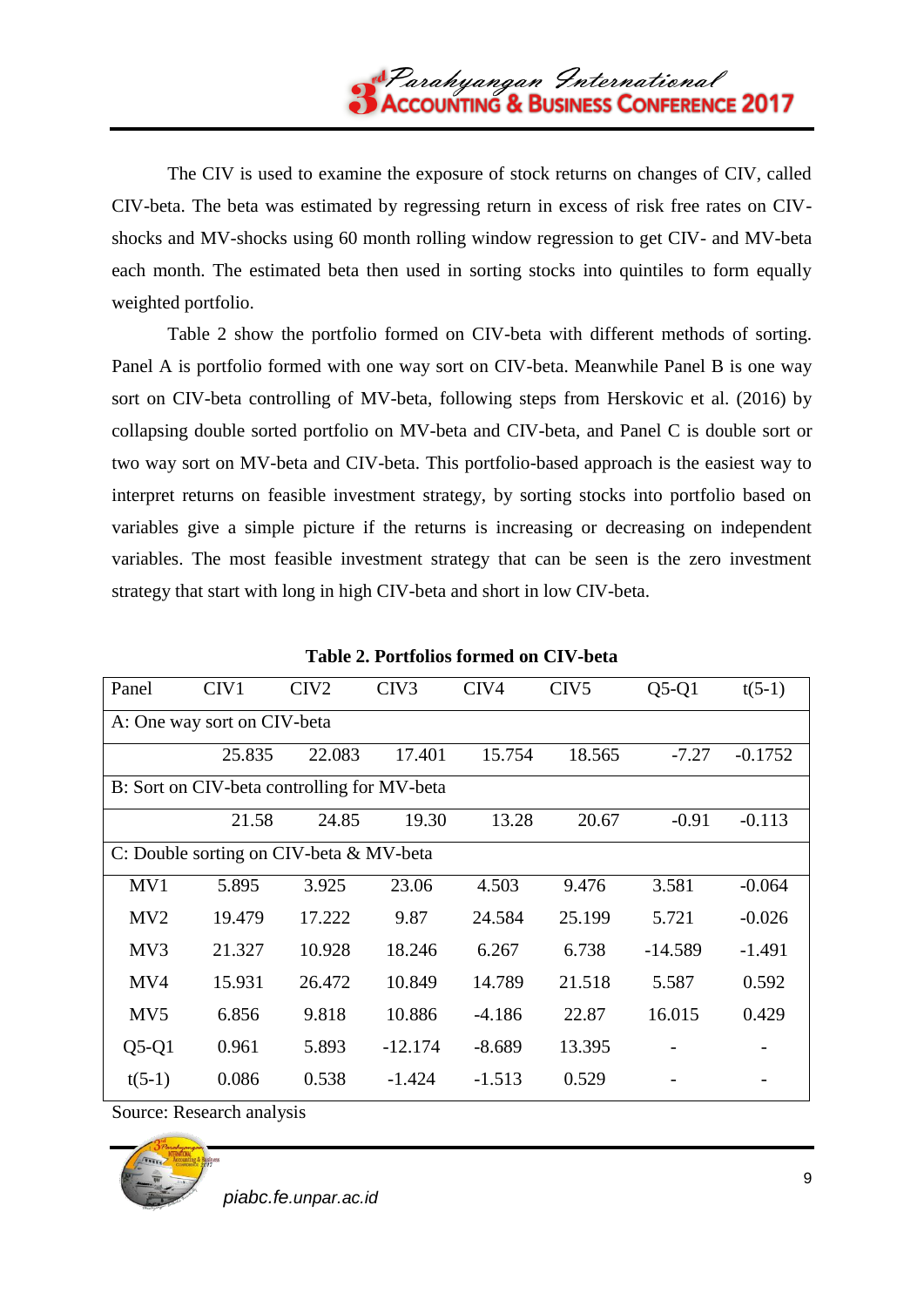

Portfolio on Panel A with one way sort on CIV-beta show decreasing average returns in CIV-beta. The stocks on lowest CIV-beta (CIV1) give more returns than any stocks in other quintiles, meanwhile the lowest return is seen in the second highest CIV-beta (CIV4). Overall the results can say that the returns is decreasing in CIV-beta, this can be seen at the zero investment strategy (5-1) show the similar results showed in Herskovic et al. (2016), where the return of strategy is negative return which means that the lowest CIV-beta has higher return than highest CIV-beta portfolio. Similar results seen in Panel B, CIV-beta sorted portfolio controlling for MV-beta, even after controlling the exposure on market volatility.

This is similar results from Herskovic et al. (2016) with United States' IVOL, that has return's pattern monotically decreasing in CIV-beta. Fu (2009) suggested that the patterns of return that monotically increasing or decreasing across the IVOL portfolio were completely driven by small stocks with high idiosyncratic volatility. The results on Herskovic et al. (2016) may followed this suggestion, as they did not report robustness results that explained about group of small stocks. Even though similar, the significance on investment strategy do not show any significancy in both of the panels.

In panel C, the excess returns is double sorted on CIV-beta and MV-beta (5 by 5). These portfolios is the same portfolio with the one described for controlling MV-beta. The results is reversed version on two other panels, the zero investment strategy on CIV-beta is earning positive average returns within each MV-beta quintile, except the Q5-Q1 strategy in the third quintile of MV-beta that earned negative average return. The inconsistency of the results between panel on single and double sorting was clarified on the t-stat of the investment strategy that did not show any significancy. This results is different from what Herskovic et al. (2016) found, that there is reverse effect on zero investment (Q5-Q1) CIVbeta strategy and MV-beta strategy where the CIV-beta investment strategy has significant results and the MV-beta strategy was not significant.

Even though the study use expected IVOL to form the CIV, the results still show decreasing pattern (not monotonically) of return across CIV-beta portfolio, except for the double sorting portfolio, even if all of the investment strategy on portfolios were not

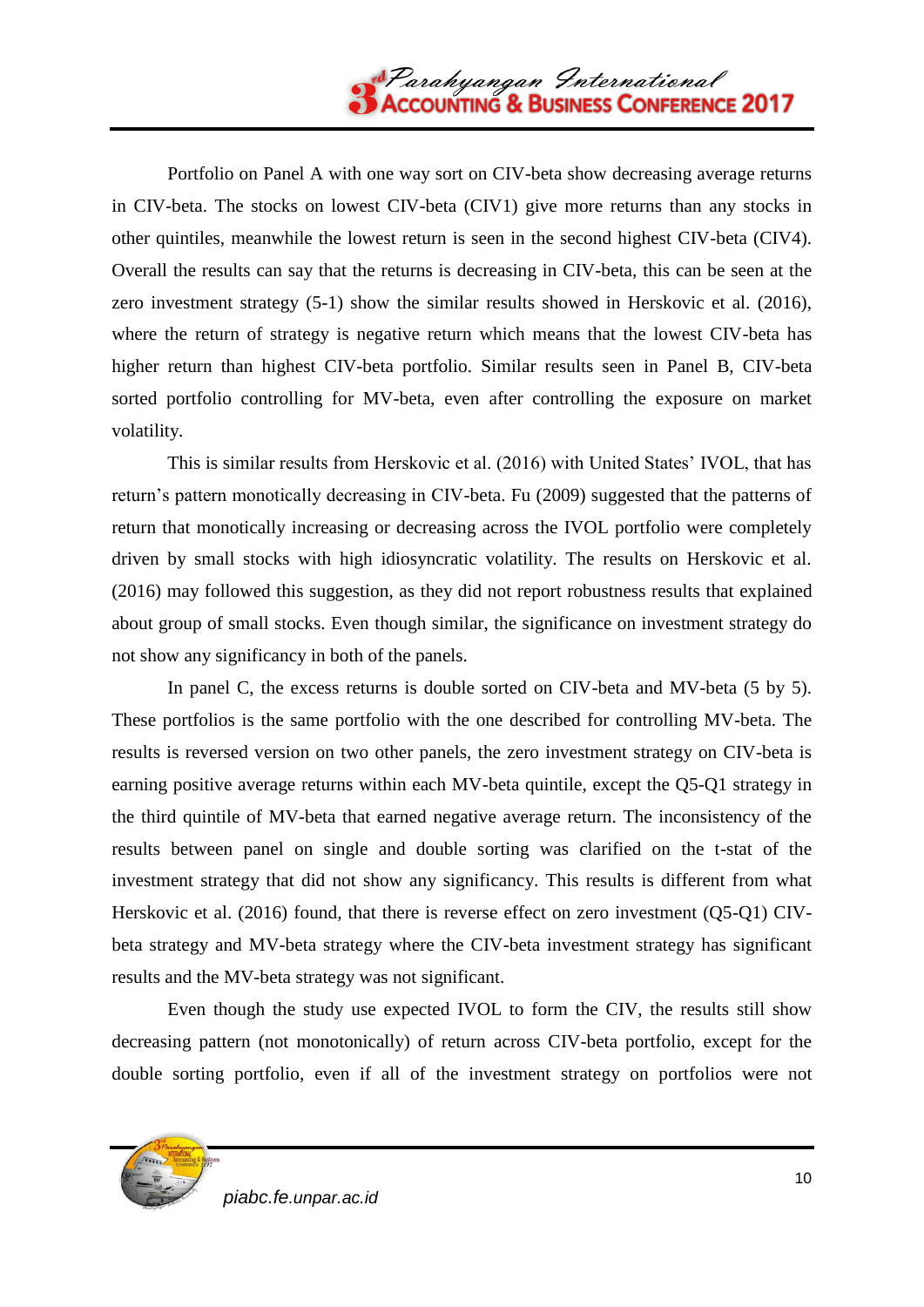significant. This can be caused by return reversal from the previous month that has positive returns especially from small stocks that have high IVOL as argued by Fu (2009).

In case of Indonesia, investor may not see many benefits in diversify portfolio based on its IVOL moreover its exposure against changes in CIV as the there is no significancy on the investment strategy. Yunengsih and Husodo (2014) pointed that idiosyncratic volatility cannot predict stock return in Indonesia even in short or long periods. Even after using the EGARCH method for expected IVOL estimation, the exposure of idiosyncratic volatility did not have any significant effect on average stock returns. This results is in accordance to Bali & Cakici (2008) where found no significant evidence in the relation of return and idiosyncratic volatility. Indicating that CIV factor did not have the ability to explain stock returns associated with CIV-beta sorted portfolio in emerging markets such as Indonesia and not being considered by investors.

### **CONCLUSION**

Even if the CIV is priced in the cross-section of stock returns in US as developed markets, the effect of CIV will not the same if the factor is analysed in emerging market as Indonesia. The results of study found that there is no significancy on CIV-beta (exposure of changes in CIV) investment strategy even after controlling on exposure of market volatilitybeta. This result conclude that changes in CIV or CIV-shocks is not priced in the crosssection of stock returns in Indonesia. Investor may not consider any benefits in calculating firm level volatility as the factor that explain stock returns in Indonesia.

## **REFERENCES**

- Ang, A., Hodrick, R. J., Xing, Y., & Zhang, X. (2006). "The Cross Section of Volatility and Expected Return". *The Journal of Finance*, 61(1), pp. 259-299
- Ang, A., Hodrick, R. J., Xing, Y., & Zhang, X. (2006). "High Idiosyncratic Volatility and Low Returns: International and Further US Evidence". *Journal of Financial Economics*, 91(1), pp. 1-23
- Bali, T. G., Cakici, N., Yan, X., & Zhang, Z. (2005). "Does Idiosyncratic Risk Really Matter?‖. *The Journal of Finance*, 60(2), pp. 905-929

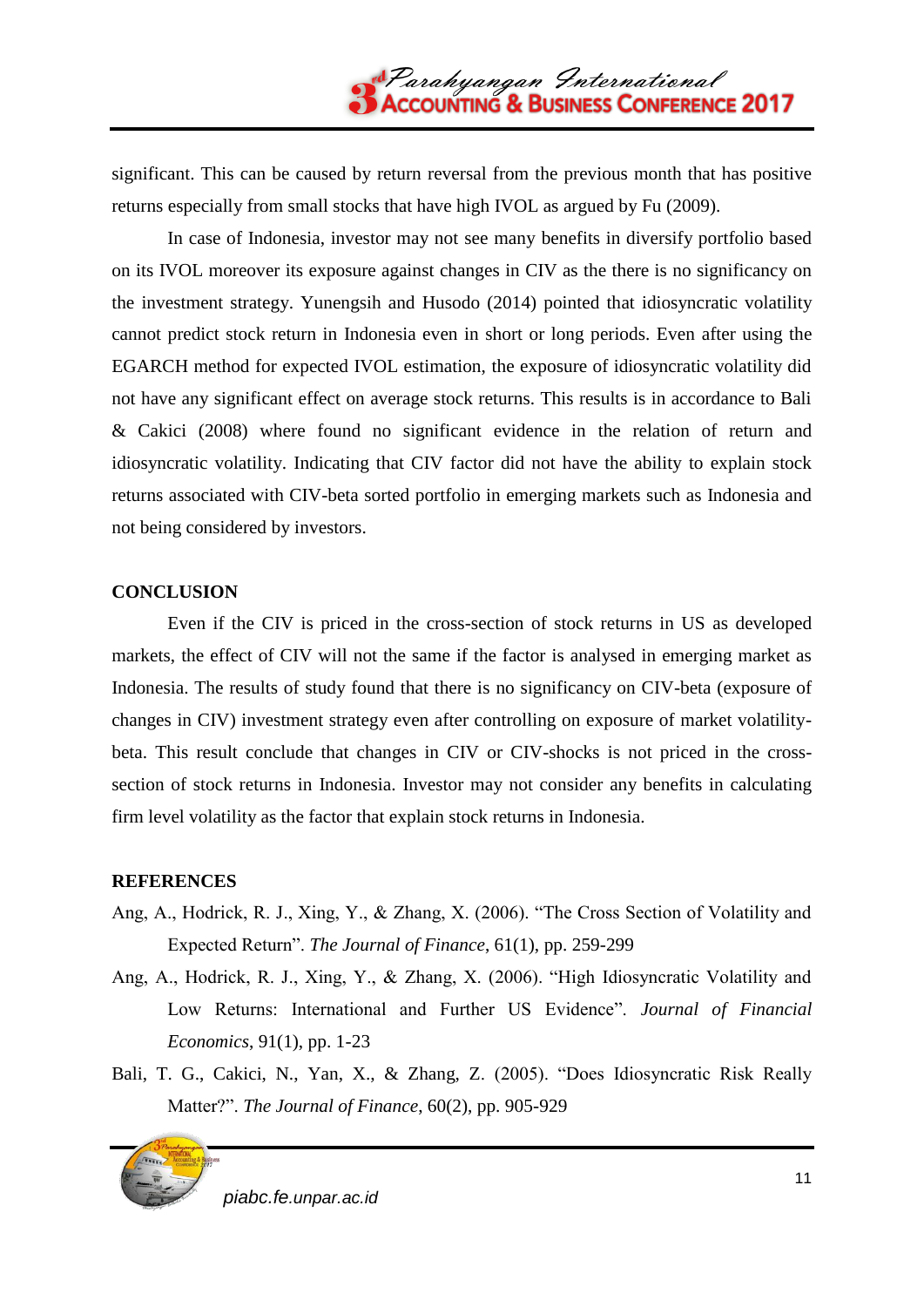- Bali, T. G. & Cakici, N. (2008). "Idiosyncratic Volatility and the Cross-Section of Expected Returns‖. *Journal of Financial Quantitative Analysis*, 43(1), pp. 29-58
- Bradrania, M. R., Peat, P., & Satchell, S. (2015). "Liquidity costs, idiosyncratic volatility and expected stock returns‖. *International Review of Financial Analysis*, 42, pp. 394-406
- Brooks, C. (2014). *Introductory Econometrics for Finance*. Cambridge University Press: United Kingdom.
- Campbell, J. Y., Lettau, M., Malkiel, B. G., & Xu, Y. (2001). "Have individual stocks become more volatile? An empirical exploration of idiosyncratic risk". *The Journal of Finance*, 56 (1), pp. 1-43
- Fu, F. (2009). "Idiosyncratic risk and the cross-section of expected return". *Journal of Financial Economics*, 91, pp. 24-37
- Goyal, A. & Santa-Clara, P. (2003). "Idiosyncratic Risk Matters!". *The Journal of Finance*, 57 (3).
- Guo, H. & Savickas, R. (2006). "Idiosyncratic volatility, stock market volatility, and expected stock returns". *Journal of Business & Economic Statistics*, 24 (1), pp. 43-56
- Herskovic, B., Kelly, B., Lustig, H., & Van Nieuwerburgh, S. (2016). "The common factor in idiosyncratic voaltility: Quantitative asset pricing implications". *Journal of Financial Enonomics*, 119, pp. 249-283
- Huang, W., Liu, Q., Rhee, S. G. & Zhang, L. (2010). "Return reversals, idiosyncratic risk, and expected returns". *The Review of Financial Studies*, 23 (1), pp. 147-168
- Malkiel, B. G. & Xu, Y. (2002). "Idiosyncratic risk and security returns". *Working Paper*. Dallas: University of Texas.
- Miffre, J., Brooks, C., & Li, X. (2013). "Idiosyncratic volatility and the pricing of poorlydiversified portfolios". *International Review of Financial Analysis*, 20, pp. 78-85
- Murhadi, W. R. (2013). "Pengaruh Idiosyncratic Risk dan Likuiditas Saham Terhadap Return Saham‖. *Jurnal Manajemen dan* Kewirausahaan, 15 (1), pp. 33-40
- Nartea, G. V., Ward, B. D. & Yao, L. J. (2011). "Idiosyncratic volatility and cross-sectional stock returns in Southeast Asian stock markets". *Accounting and Finance*, 51, pp. 1031-1054



*piabc.fe.unpar.ac.id*